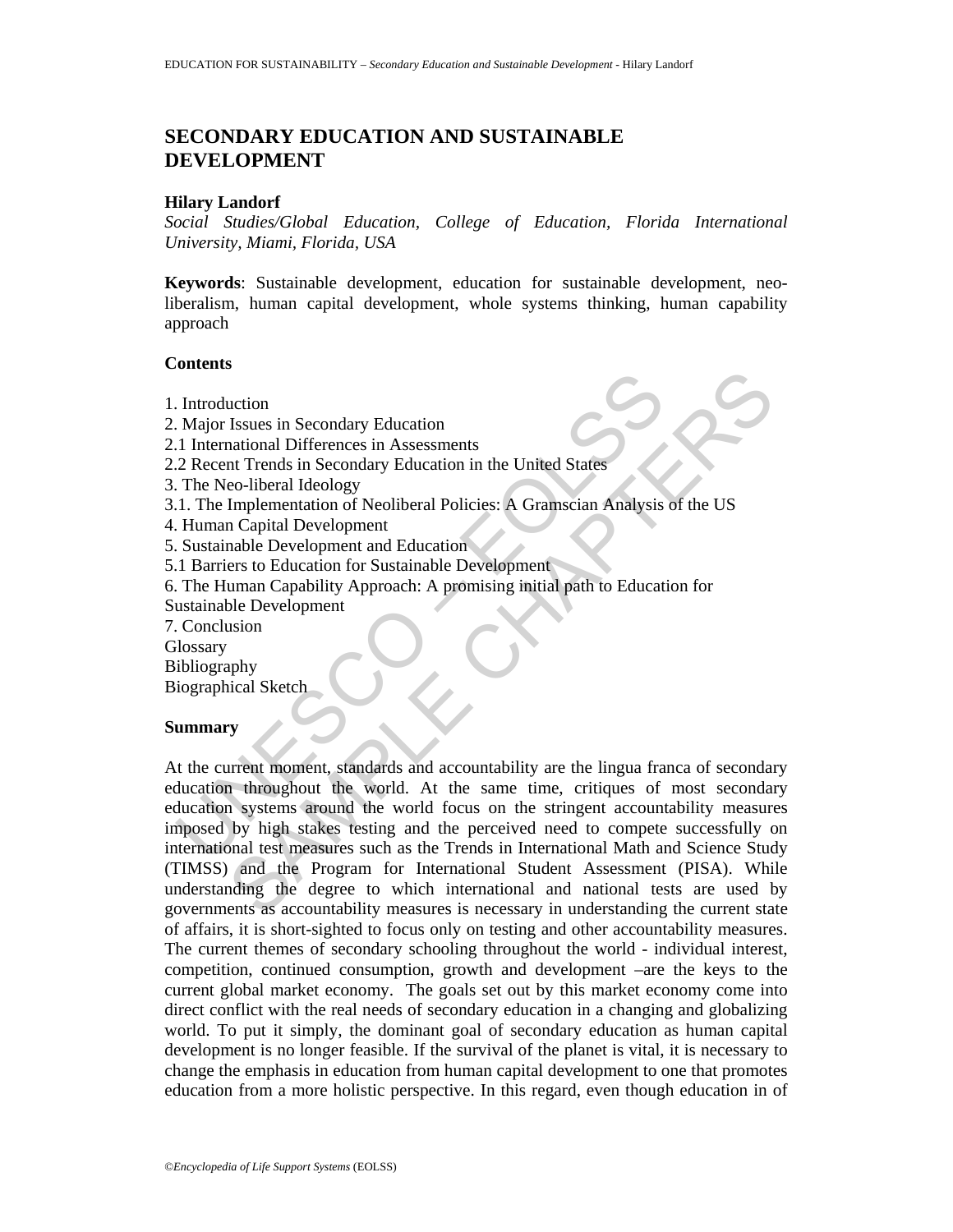itself is considered to be the most important means to achieving sustainable development, thus far it appears that the impact of education for sustainable development (ESD) on education systems throughout the world has been minimal in affecting any real change. Barriers to the implementation of ESD include a lack of consensus on the definition of sustainable development, the breadth of ESD, the appropriation of the term to justify global market consolidation and neo-conservatism, and a missing sense of human agency connected to ESD. The human capability approach is posited in the final analysis as a promising complementary step in the implementation of ESD, as it encompasses the major tenets of ESD, is present-oriented, agency driven, and uses ESD practices to help people affect authentic change in their local surroundings.

### **1. Introduction**

*Over the years, parents across America have heard a lot of excuses…and oftentimes have seen little change. One year ago today, the time for excuse-making has come to an end. With the No Child Left Behind Act, we have committed the nation to higher standards for every single public school. And we've committed the resources to help the students achieve those standards…Accountability of results is no longer just a hope of parents. Accountability for results is now the law of the land.* (Office of the Press Secretary, 2003 ¶ 26)

**Introduction**<br>
Wer the years, parents across America have heard a lot of excuses<br>
ave seen little change. One year ago today, the time for excuse-makin<br>
a. With the No Child Left Behind Act, we have committed the is<br>
and **luction**<br>
years, parents across America have heard a lot of excuses... and oftentime<br>
hittle change. One year ago today, the time for excuse-making has come to a<br>
hit he No Child Left Behind Act, we have committed the na These words, taken from President George W. Bush's speech following the one year anniversary of the signing of the No Child Left Behind Act (NCLB.), represent a clear snapshot of the state of secondary education in the United States, and in much of the world today. Due in part to the increasing demands of the free market system throughout the world, standards and accountability have become the lingua franca of secondary education. Both the operation and gauge for success in schools are determined by the dominant educational goal of human capital development. While this idea is certainly not exclusive to the present era, there are two unique factors about its current use. One is its increased reliance on a corporate complement, and the other is its contradictory nature in an increasingly global economy. The series of events that have led to the current state of affairs have involved a lengthy and deliberate set of movements. These movements can be viewed in direct correlation to shifts in economic philosophy which established the current corporate-political relationship, and in turn, a particular view of the role of social institutions such as schools. Schools are now seen as corporate identities, governed by the bottom line rather than the interests of the students.

Today, critiques of most secondary education systems around the world focus on the stringent accountability measures imposed by high stakes testing and the perceived need to compete successfully on international test measures such as the Trends in International Math and Science Study (TIMSS) and the Program for International Student Assessment (PISA). While understanding the degree to which international and national tests are used by governments as accountability measures is necessary in understanding the current state of affairs, it is short-sighted to focus only on testing and other accountability measures. The current themes of secondary schooling throughout the world - individual interest, competition, continued consumption, growth and development –are the keys to the current global market economy. The goals set out by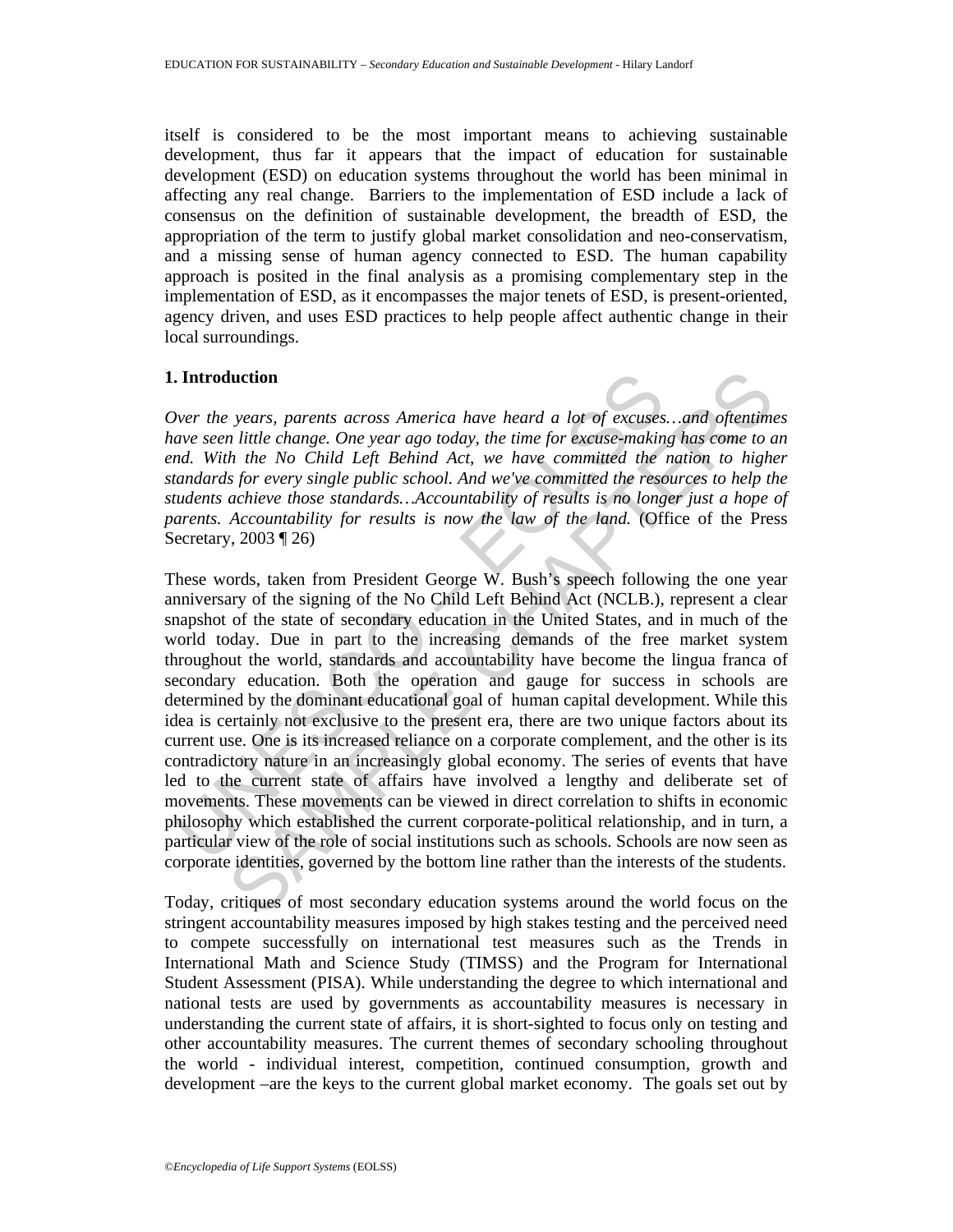this market economy come into direct conflict with the real needs of secondary education in a changing and globalizing world. To put it simply, the dominant goal of secondary education as human capital development is no longer feasible. While the twentieth century was characterized by the large-scale availability of living wage jobs and constancy of the skill sets necessary to obtain them, times have changed, but the primary aim of education has not. A requisite skill set no longer assures a well-paid, lifelong job. Schools, communities and nations are all under pressure to prepare a new type of worker for the Information Age, to help stem the erosion of the environment, and to improve the well-being of its citizens. These pressures call for a new goal for education.

It is "education is critical for promoting sustainable development" (U<br>
intive-ducation is critical for promoting sustainable development" (U<br>
6.3). The action plan goes on to say that education for ushsidnal<br>
should deal e Janciro in 1992 to deal with environmental issues of the 21<sup>st</sup> century, note<br>castion is critical for promoting sustainable development" (UN, 1992 Chapte<br>he action plan goes on to say that education for sustainable devel Agenda 21, the landmark action plan issued by the United Nations at the Earth Summit in Rio de Janeiro in 1992 to deal with environmental issues of the  $21<sup>st</sup>$  century, notes that "education is critical for promoting sustainable development" (UN, 1992 Chapter 36.3). The action plan goes on to say that education for sustainable development "should deal with the dynamics of both the physical/biological and socio-economic environment and human (which may include spiritual) development, should be integrated in all disciplines, and should employ formal and non-formal methods and effective means of communication" (UN, 1992 Chapter 36.3). While implementing the action plan of Agenda 21 would require a sea change in the policies, structure and curricula of most education systems, if the world is to be conserved as a healthy and livable place, individual needs and freedoms need to be examined in the context of local, national and global responsibilities. The emphasis on unrequited growth and human dominance over the environment threatens present and future existence, and points to the necessity of a change of focus in education from human capital development to sustainable human development. While the idealistic and prescriptive nature of education for sustainable development make it a distant ideal, the human capabilities approach to education, with its emphasis on human agency, holds great promise as a complementary and immediate approach in this transition period towards sustainability.

## **2. Major Issues in Secondary Education**

Secondary education has long been neglected in the development of public education systems in many parts of the world. As many developing countries have made primary school attendance mandatory and have increased primary school enrollment rates to nearly universal coverage, the number of students seeking secondary education has grown enormously. Yet thus far the complexity of the issues involved in secondary education has kept secondary education policy at the periphery in many developing countries. The first complex issue is that, unlike primary education, secondary education has two major functions: to provide skills, knowledge, and technical training for those who plan on entering the labor force, and at the same time to prepare others to continue their studies on the tertiary level. Other issues involved in secondary education include access to schools, demand-side constraints such as the inability to pay for education, the quality of secondary schooling, and assessments. One other major issue is the question as to whether secondary schooling is "needed." In large part, the answer to this question revolves around the economic needs of the country, the social and cultural restraints on girls (See article Education Policy And Gender Issues: A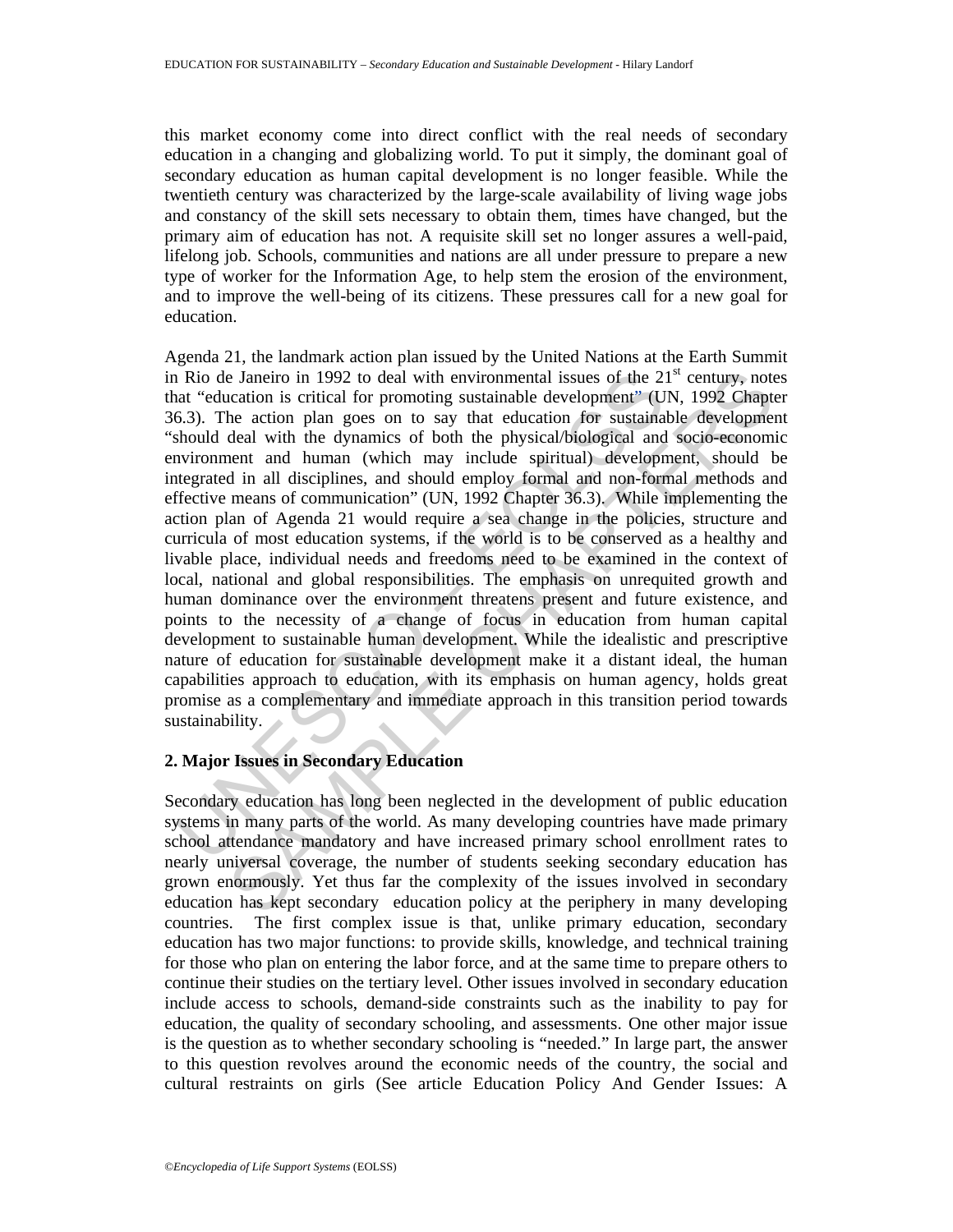Sustainability Perspective in this Theme), and most importantly, the goals of education.(See article The Aims Of Education In An Age Of Stasis And Change in this Theme) By and large, the primary goal of education throughout the world is human capital development. Subsidiary goals may include education for citizenship, life-long learning, personal development, and in rare instances, environmental sustainability.

In an interesting twist, in the last decade or so, as standards and accountability have captured the hearts and minds of education decision-makers in the US and other "western" nations, many countries in the "east" have turned away from their emphasis on the same and are looking towards the US for ways to teach skills associated with "progressive" education, such as cooperative learning, critical thinking, creativity, and student-centered learning. However, the primary goal of education for both "east" and "west" continues to be human capital development.

### **2.1 International Differences in Assessments**

west" continues to be human capital development.<br>
1 International Differences in Assessments<br>
1 the United States, The No Child Left Behind Act (NCLB) has firml<br>
mportance of standardized tests in the classroom, as each st nntinues to be human capital development.<br> **rational Differences in Assessments**<br>
inied States, The No Child Left Behind Act (NCLB) has firmly established the<br>
ce of standardized tests in the classroom, as each state must In the United States, The No Child Left Behind Act (NCLB) has firmly established the importance of standardized tests in the classroom, as each state must create assessments to meet national standards. Many European nations have long histories of using standardized assessments. Reports and studies show that nearly all European countries use some form of standardized testing. In Great Britain, which served as the model for the current assessment system in place in the United States under NCLB, all students in non-fee-paying schools are tested in English and mathematics at the ages of 7, 11, and 14; students are tested in science at ages 11 and 14. In addition, all students attending British schools must take examinations in English, mathematics, and science, as well as several elective subjects at age 16. Students who pass these examinations, called the General Certificates of Secondary Education (GCSE), may choose to continue their education by preparing for other examinations, such as A-levels or The National Council for Vocational Qualifications. Students who fail the GCSE examinations may stay on at school to repeat the examinations the following year. Students cannot graduate high school until they pass the GCSE. In other words, the GCSE is the one high-stakes exam students take in K-12 schooling in Great Britain, unlike the US system, wherein the tests in grade 3 as well as those in grade 10 are high stakes – students who fail their third grade math and English tests cannot move to fourth grade. Germany and France have national tests for students of age 16 based on a uniform curriculum, similar to Great Britain, with the difference that in both of these countries students who fail the national exams can still graduate high school – in other words, the tests are medium stakes. In other European nations other criteria are also taken into consideration to determine pass/fail for students of age  $16 \times (10<sup>th</sup> \text{ grade})$ . The Netherlands for instance counts standardized testing as only a portion of the student's overall performance.

In post-colonial Africa, many national education systems have kept their European roots. Studies have shown that the education system in Malawi, for example, is one that employs a curriculum centered on high-stakes testing. The Malawi education system is divided into primary, secondary, and tertiary levels. The primary level is from standards one through eight (or  $8<sup>th</sup>$  grade). Their secondary system is acknowledged as the  $9<sup>th</sup>$  year of education through the  $12<sup>th</sup>$  and three exams are given from a student's entrance to her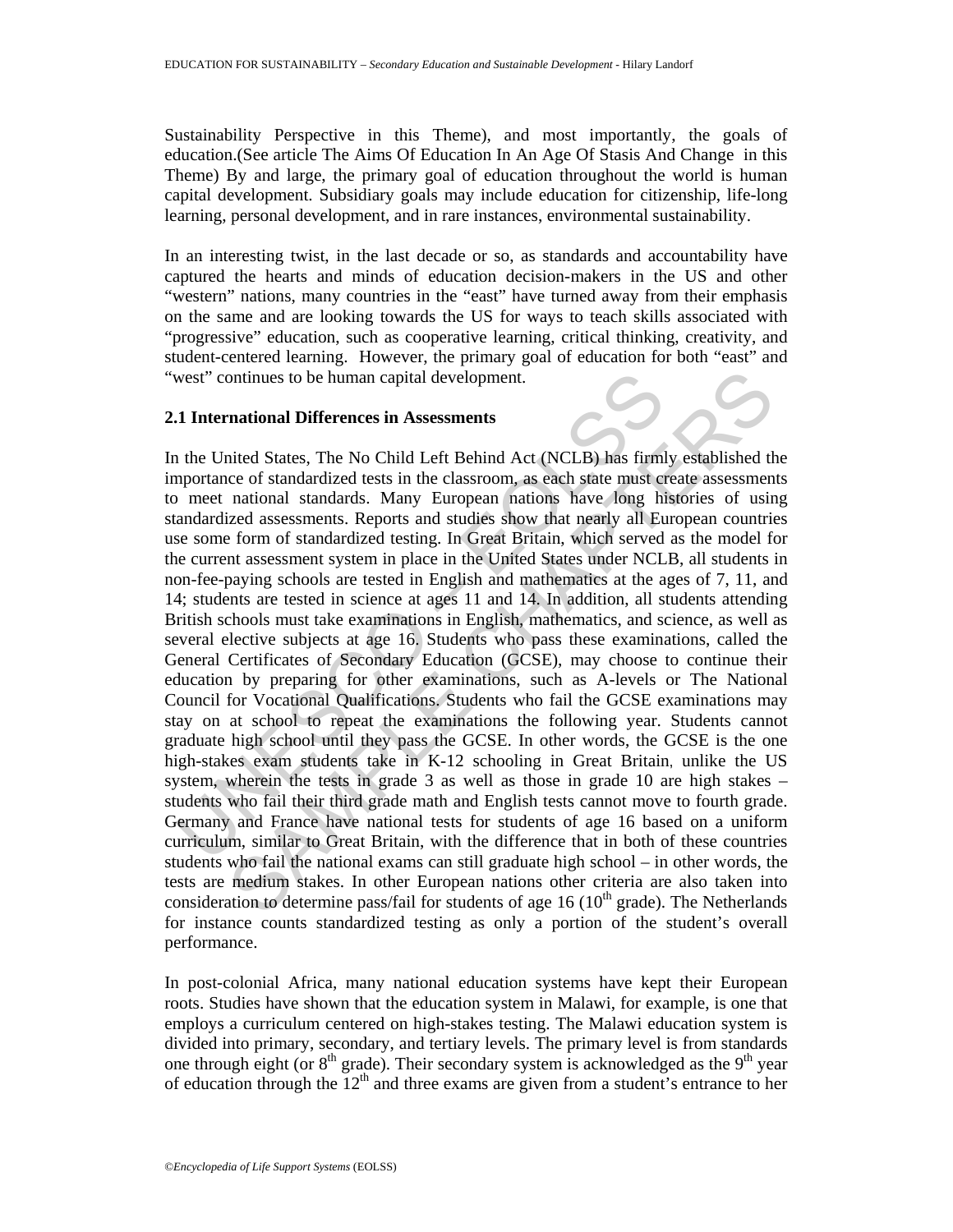exit of secondary education. In the  $8<sup>th</sup>$  grade, the Primary School Leaving Certificate Examination is the exam given to grant entrance into secondary school. Of the 161,786 students that take this exam, only 26.33% pass it and enter secondary school annually. This exam is critical because although the students who fail could enter into an alternative community school, such institutions are not nearly at the level of state schools that offer subsidized tuitions. By the  $10<sup>th</sup>$  grade, the Junior Certificate Examination (JCE) determines whether or not students in Malawi will be allowed to continue their secondary schooling; 57% of students pass this exam annually. Passing this exam doubles as a working certificate for many blue collar jobs in the country. For the final exam, the Malawi School Certificate of Education (MSCE), a mere 18% pass the exam annually. This low passing rate coupled with the fact that the MSCE has become necessary for professional employment make the MSCE a major determinant in students' futures. For these reasons, critiques of the Malawi system are very similar to those critiques given to the United States' system - the curriculum has been compromised by an overarching emphasis on high-stakes exams.

udents' futures. For these reasons, critiques of the Malawi system an<br>ose critiques given to the United States' system - the curric<br>ompromised by an overarching emphasis on high-stakes exams.<br>Lost interesting in assessment futures. For these reasons, critiques of the Malawi system are very similar titiques given to the United States' system - the curriculum has been countries in a system in the curriculum in the system of the exertical state Most interesting in assessment trends have been recent trends in Asian countries, specifically those countries whose students score highest on international tests. In 2003, the latest testing year for which international data is available for the TIMSS, students from the five Asian countries participating in this test (Chinese Taipei, Hong Kong, Japan, Korea, and Singapore) outscored students in all other 40 countries participating in both subjects areas - science and math – and in both grades in which the test is administered – fourth and eighth grades. Virtually the same holds true for the latest (2003) results of the PISA, an assessment that focuses on 15-year-olds' capabilities in mathematics literacy. Of the students in 39 countries who took this assessment in 2003, students in Hong Kong and Japan were among the top five performing countries. Despite (or maybe because of) the high scores achieved by students in Asian countries, many Asian nations want out of the high-stakes environment. For example, reports show that many Japanese education officials and citizens feel that Japanese students have not necessarily gained a higher understanding of the subject matter, but have just become very good at taking exams.

As a result of a national self-examination of its schooling pressures, Japan is undergoing changes by eliminating Saturday school and allowing schools some creative freedom in determining their own curriculum. Taiwan is undergoing similar changes that will see high-stakes tests play a diminishing role while other assessments such as essays and portfolios become more important. Even China is experiencing reform in its schooling standards. A 2007 report notes that Chinese education is attempting to incorporate critical thinking and leadership in their schooling methods.

- -
- -

TO ACCESS ALL THE **20 PAGES** OF THIS CHAPTER, Visit[: http://www.eolss.net/Eolss-sampleAllChapter.aspx](https://www.eolss.net/ebooklib/sc_cart.aspx?File=E6-61-03-02)

<sup>-</sup>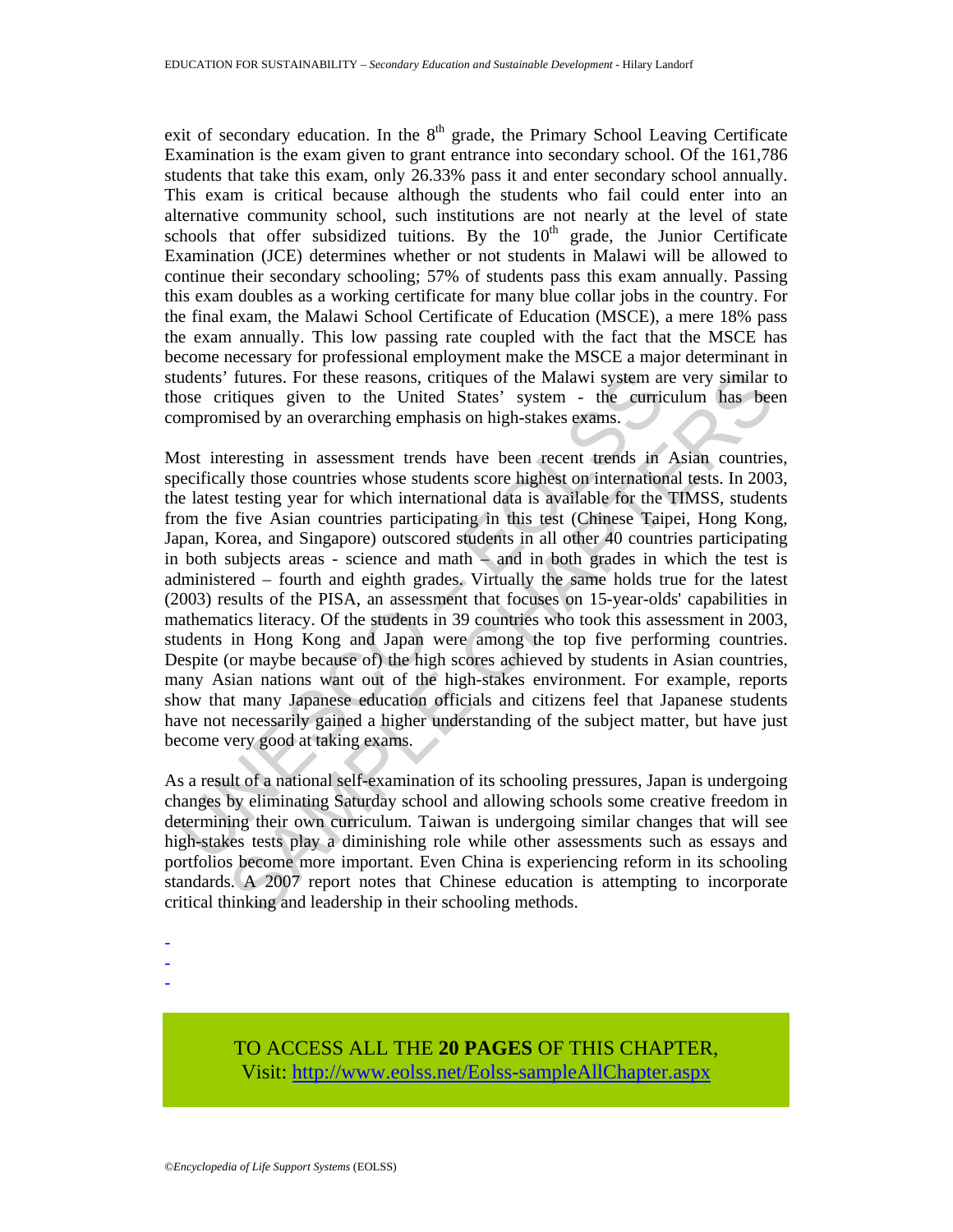#### **Bibliography**

Anand, S. & Sen, A.K. (2000). Human Development and Economic Sustainability. *World Development*  28 (12): 2029-2049. [In this paper, Anand and Sen integrate the concern for human development in the present with that in the future by using sustainability as the link]

Beech, H. (2002, April 26). School Daze. TIMEasia. [Article detailing trends in Asian education including the high stress atmosphere it has built. Online version of the article can be found at http://www.time.com/time/asia/features/asian\_education/cover.html]

Borja, R. (2004). Smarts No Longer Good Enough for Singapore Students. *Education Week,* 23(41), 8. [Article detailing the changing trend of pedagogical strategies in education in Singapore. Schools are now favoring more student-centered constructivist learning strategies of teaching and learning in Singapore.]

Business Roundtable (1995). Continuing the Commitment: Essential Components of a Successful Education System. Retrieved on July 20, 2007, from http://www.businessroundtable.org/pdf/130.pdf [A nine-point policy agenda for educational change at the state level. This agenda emphasizes the central role of measurable standards and preparation for work for K-12 students.]

stress. Roundable (1995). Continuum the Committerne. Essental Component<br>ducation System. Retrieved on July 20, 2007, from http://www.businessroundtable<br>ne-point policy agenda for educational change at the state level. This Roundtable (1995). Continuing the Committent: Essential Components of a Successfugged<br>Rystem. Retrieved on July 20, 2007, from http://www.businessroundtable.org/pdf/[30.pdf policy agenda for educational change at the stat Center on Education Policy. (2006). From the Capital to the Classroom. [Extensive report detailing the results of NCLB in its  $4<sup>th</sup>$  year. Report emphasizes the disproportionate amount of time spent on Language Arts and Math in high-poverty schools in the US, compared with other schools that have a broader curriculum. PDF version can be found at http://www.cepdc.org/press/CEPNewsRelease24March2006.pdf]

Chakwera, E., Khembo, D., Sireci, S., (2004, June 28). High-Stakes Testing in the Warm Heart of Africa: The Challenges and Successes of the Malawi National Examinations Analysis Archives, 12(29). Retrieved on July 20, 2007, from http://epaa.asu.edu/epaa/v12n29/ [This report is a highly detailed account of education trends in Malawi.]

Crighton, J. (2002). Standardized Tests and High-Stakes Assessment. *Education Encyclopedia.* Retrieved July 20, 2007, from: http://education.stateuniversity.com/pages/2500/Testing-STANDARDIZED-TESTS-HIGH-STAKES-ASSESSMENT.html [This entry includes a definition of terms used in high-stakes testing, a history of high-stakes testing in the US, and an overview of the debate surroundings standards and high-stakes testing in the US.]

Harvey, D. (2005). A Brief History of Neoliberalism. New York. Oxford University Press. [A concise deconstruction of the tenets of the neoliberal movement in which its built-in contradictions emerge.]

Hoff, D. (2007). Bush Plan Would Heighten NCLB Focus on High School. *Education Week,* 26(22), 21. [Discussion of several NCLB issues concerning secondary education, including funding, salaries related to test scores, and adequate yearly progress.]

Hulbert, A. (2007, April 1). Re-education. New York Times Magazine. [Article detailing focus on critical thinking and leadership in China's schools. Retrieved from http://www.nytimes.com/2007/04/01/magazine/01China.t.html?ei=5088&en=917f6f896e5aeaaf&ex=133

3080000&adxnnl=1&pagewanted=1&adxnnlx=1185763189-UAfhciQyYFHeHVgLvrQxMw]

Mont Pelerin Society. (2007). Statement of Aims. Retrieved on July 20, 2007, from http://www.montpelerin.org/mpsGoals.cfm [A statement that explains the origin of the group and its purpose, that of preserving a minimal and dispersed government and maximum competition in open markets. ]

Office of the Press Secretary. (2003). *President Bush Celebrates First Anniversary of No Child Left Behind.* Retrieved July 20, 2007, from http://www.whitehouse.gov/news/releases/2003/01/20030108- 4.html [The transcript of President G.W. Bush's 2003 speech in which he justifies linking the distribution of federal funds for education with state accountability measures.]